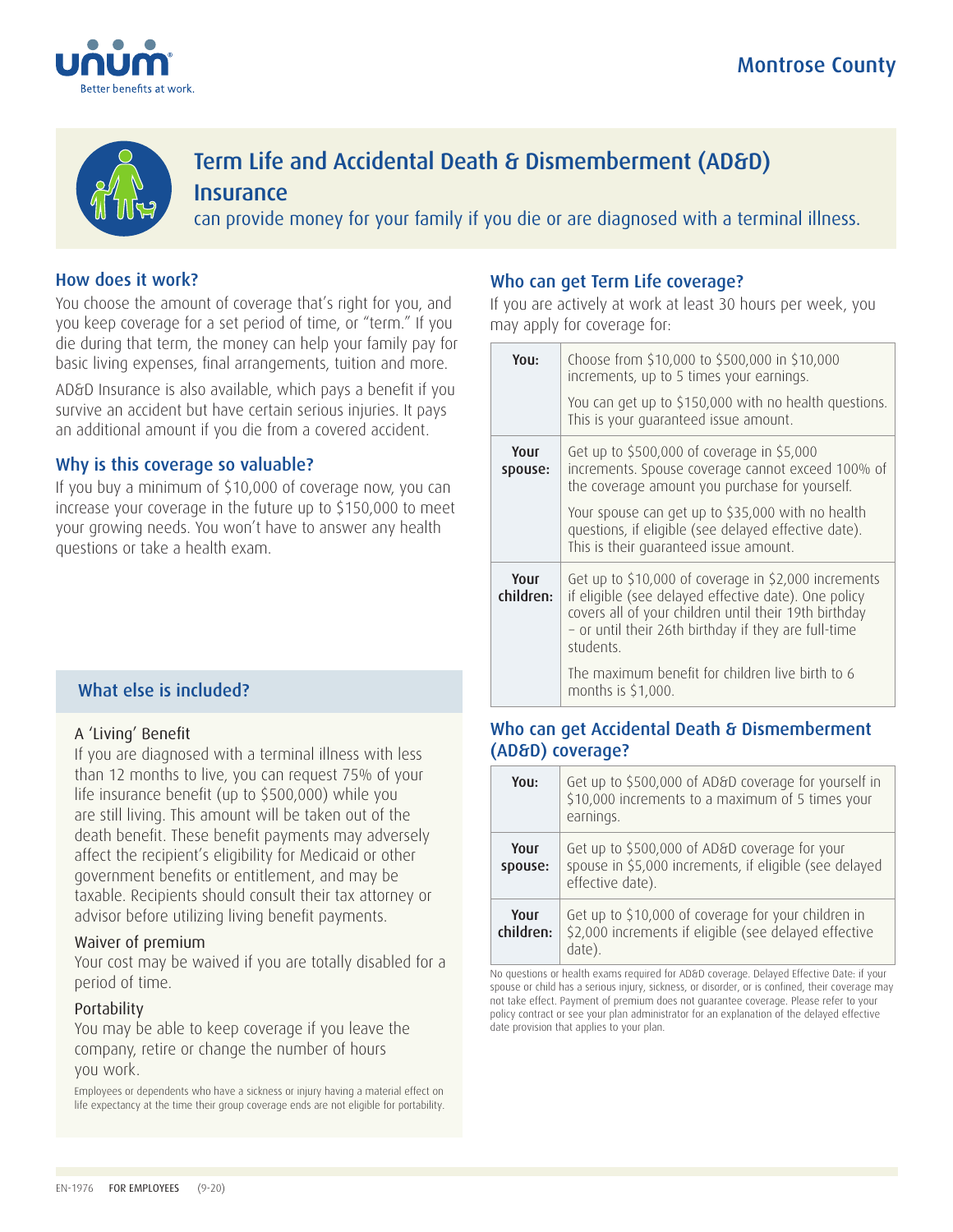# How much coverage can I get?

### **Calculate your costs <sup>1</sup> <sup>2</sup> <sup>3</sup> <sup>4</sup>**

- 1. Enter the coverage amount you want.
- 2. Divide by the amount shown.
- 3. Multiply by the rate. Use the rate table (at right) to find the rate based on age.

(Choose the age you will be when your coverage becomes effective. To determine your spouse rate, choose the age the spouse will be when coverage becomes effective. See your plan administrator for your plan effective date.)

4. Enter your cost.

| <b>Employee</b>   | ,000, | $\div$ \$10,000 = \$ | X | $=$ |
|-------------------|-------|----------------------|---|-----|
| <b>Spouse</b>     | .000  | $\div$ \$5,000 = \$  | х | $=$ |
| <b>Child</b>      | .000  | $\div$ \$2,000 = \$  | X | $=$ |
| <b>Total cost</b> |       |                      |   |     |

|           | <b>Employee monthly rate</b> | Spouse monthly rate        | Child monthly rate                 |
|-----------|------------------------------|----------------------------|------------------------------------|
| Age       | Per \$10,000<br>of coverage  | Per \$5,000<br>of coverage | \$0.700 per \$2,000 of<br>coverage |
|           | Cost                         | Cost                       |                                    |
| $15 - 24$ | \$0.640                      | \$0.320                    |                                    |
| $25 - 29$ | \$0.640                      | \$0.320                    |                                    |
| $30 - 34$ | \$0.620                      | \$0.310                    |                                    |
| $35 - 39$ | \$0.860                      | \$0.430                    |                                    |
| $40 - 44$ | \$1.360                      | \$0.680                    |                                    |
| $45 - 49$ | \$2.190                      | \$1.100                    |                                    |
| $50 - 54$ | \$3.490                      | \$1.750                    |                                    |
| $55 - 59$ | \$5.700                      | \$2.850                    |                                    |
| $60 - 64$ | \$7.220                      | \$3.610                    |                                    |
| $65 - 69$ | \$11.040                     | \$5.520                    |                                    |
| 70-74     | \$22.300                     | \$11.150                   |                                    |
| $75+$     | \$22.300                     | \$11.150                   |                                    |

- 1. Enter the AD&D coverage amount you want.
- 2. Divide by the amount shown.
- 3. Multiply by the rate. Use the AD&D rate table (at right) to find the rate.
- 4. Enter your cost.

| <b>AD&amp;D</b> |      |                      |                   |     |
|-----------------|------|----------------------|-------------------|-----|
| Employee        | .000 | $\div$ \$10,000 = \$ | $X$ \$0.350       | $=$ |
| Spouse          | .000 | $\div$ \$5,000 = \$  | $X$ \$0.200       | $=$ |
| Child           | .000 | $\div$ \$2,000 = \$  | X \$0.170         | $=$ |
|                 |      |                      | <b>Total cost</b> |     |

| AD&D monthly rates      |                          |         |
|-------------------------|--------------------------|---------|
| Coverage amount<br>Rate |                          |         |
| Employee                | per \$10,000 of coverage | \$0.350 |
| Spouse                  | per \$5,000 of coverage  | \$0.200 |
| Child                   | per \$2,000 of coverage  | \$0.170 |

#### Billed amount may vary slightly.

If you apply for coverage above the guaranteed issue amount, you will be asked health-related questions which may affect your ability to get the larger coverage amount. In order to purchase coverage for your dependents, you must buy coverage for yourself. Coverage amounts cannot exceed 100% of your coverage amounts.